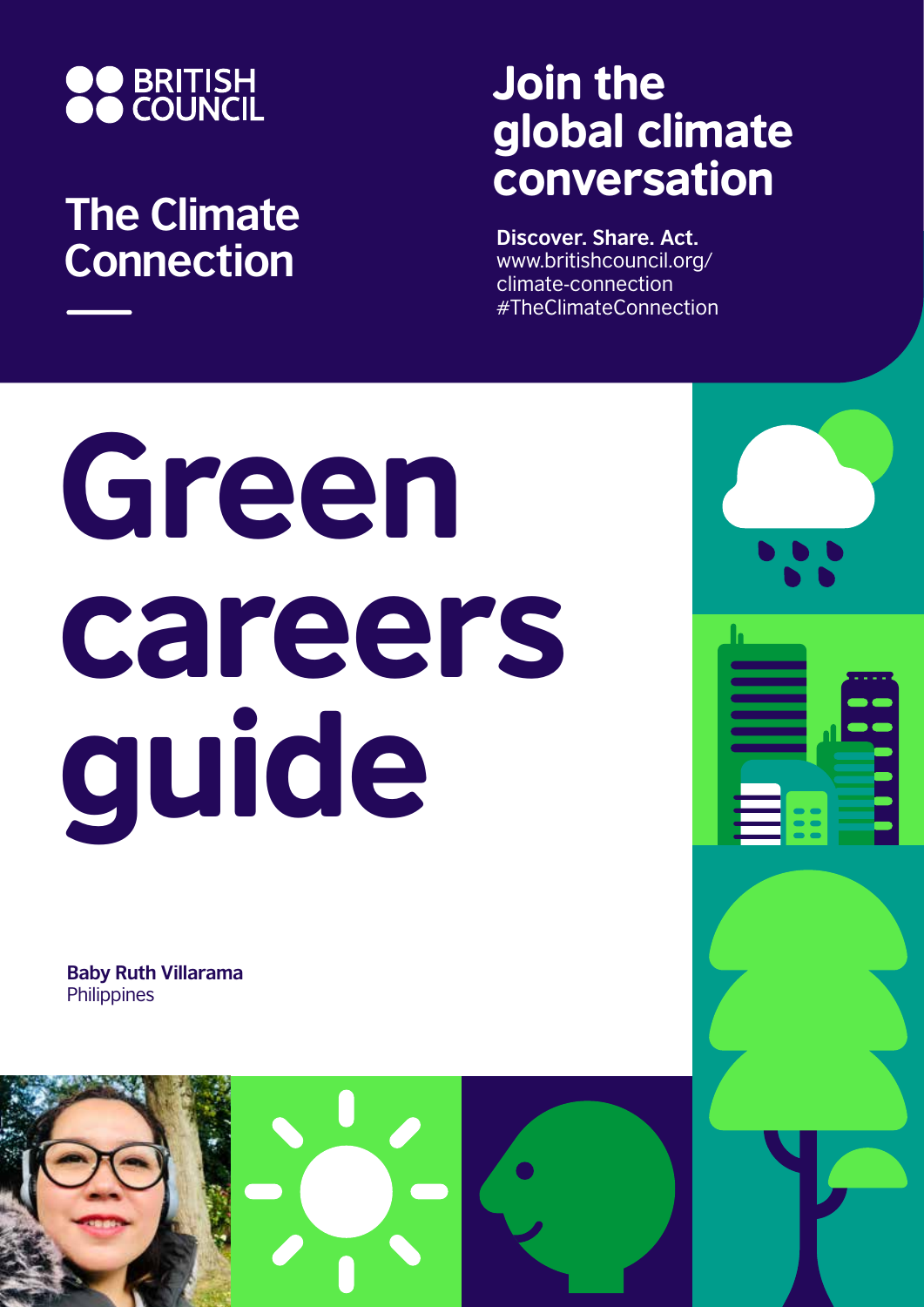### Baby Ruth Villarama Philippines



#### **What did you study?**

I studied Film marketing and distribution Birmingham City University under the Chevening programme of 2015-2016.

#### **What inspired you to study your subject at university and to work in the green industries?**

As Asian stories and voices strive to find its path to be heard and seen, I chose to study film distribution and marketing so we can tell our message the best way we can and to as many people as possible. I also want to understand how green technology can empower stories that matter to connect people and culture beyond labels and skin colours.

#### **Why does climate change matter?**

Climate change is not an abstract word exclusive alone to vulnerable communities. It is each and everyone of us. The vicious cycle of consumerism contribute to the unseen rumblings beneath our feet, and if we don't pay attention to the warnings, no amount of money and high walls can protect us. People seated on the decision table must simply stop the greed and push for a greener tomorrow.

#### **How did your studies help you get into the career you're in today**?

Audience engagement is a deep strategy. Effective impact storytelling can alter human behaviour in choosing what is best for them. My studies gave me the tools on impact distribution to enhance the culture of reciprocity, and address some social gaps in the shallow noises of public communication.

#### **What other experiences and support have you had along the way?**

Studying in the UK created the needed bridge for my stories to find its way to the hearts of people. There is nothing more potent than the power of networking and lifetime friendship with fellow change makers who are fighting with you to challenge the status quo and help create a better situation for everyone.

#### **What do you do now – what does your role involve?**

I am a co-founder and a resident artist of a film creative hub called Voyage Film Studios. We produce short and feature films for entertainment, education, and impact. I spend my days creating, brainstorming and assisting fellow artists make their dream stories come true, as well as supporting important policies for the film community as part of the Directors' Guild of the Philippines. I also give lectures by invitation, and I watch several films for the Academy under the documentary branch at the moment. In my free time, I'm also working on my next film that explores on finding yourself in the most unusual places and situation. I am also a work in progress in advocating for self-care, mental health, and kindness.



#TheClimateConnection www.britishcouncil.org/climate-connection